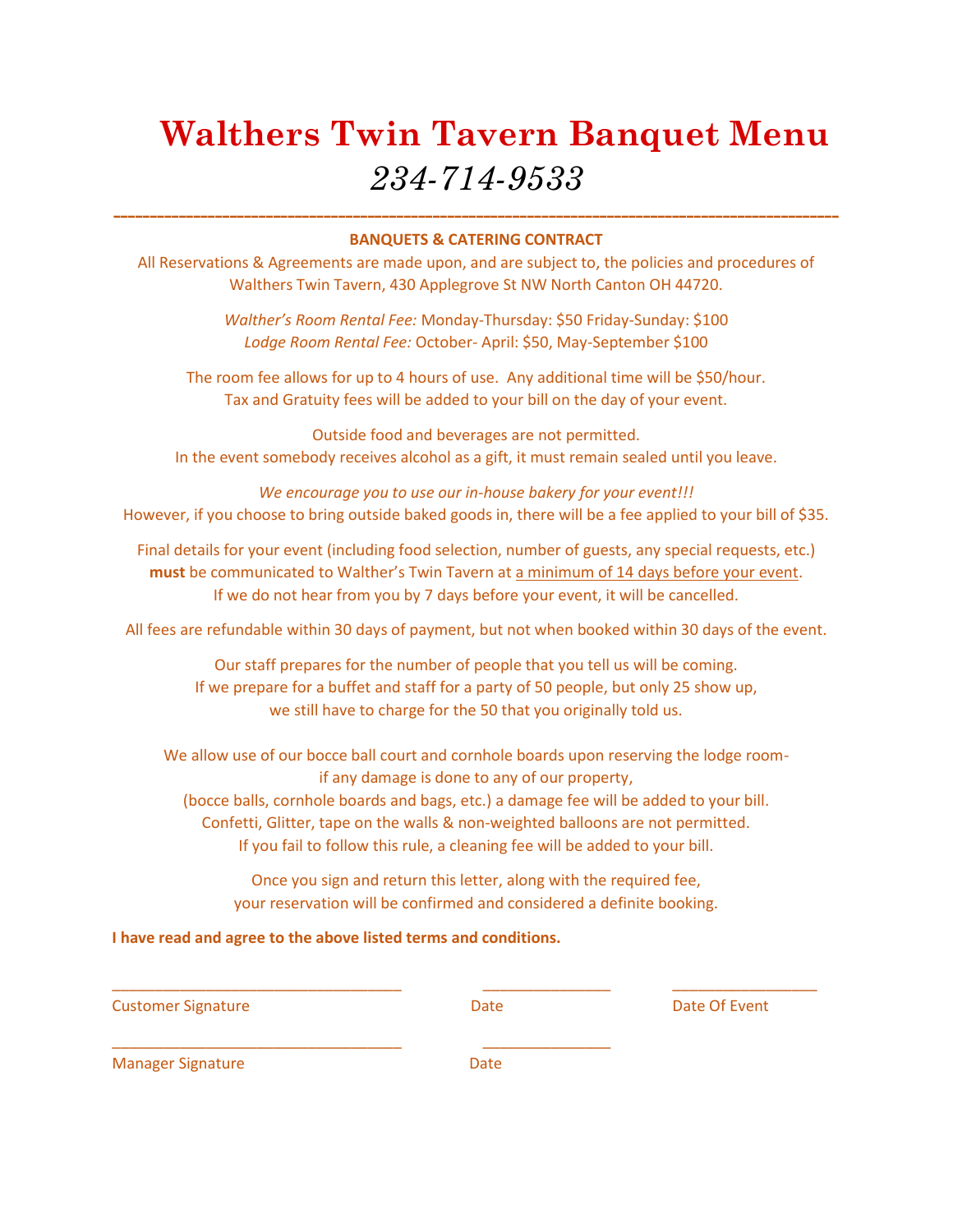### **A La Carte Appetizers**

*Serves Approximately 20-25 People* **(Buffet Style)**

 **Espinaca Con Queso**- White cheese dip with spinach, served with tortilla chips **\$45 Buckeye Bites**- Soft pretzel bites served with cheese dip **\$50 Loaded Fries**- French Fries covered in cheese and bacon bits **\$55 Pulled Pork Sliders**- Sliders with homemade pulled pork and BBQ sauce **\$80 Boneless Wings** – 5 pounds of boneless wings (80-90 pc) Served with two sauces **\$80 Traditional Wings-** 10 pounds of wings (60-70) served with two sauces **\$120**

> **BBQ Meatballs**- **\$80 Assorted Meat, Cheese & Cracker Tray**- **\$55 Hummus & Veggie Tray**- **\$55 Fruit Tray**- Seasonal **Bottomless Chips & Salsa**- **\$40** Potato Chips **\$8.99**, Pretzels **\$8.99**, Peanuts **\$9.99**

---------------------------------------------------------------------------------------------------------------------

### **Appetizer Packages**

*Serves Approximately 20-25 People* **(Buffet Style)**

#### **Touchdown Package \$339 Shower Package \$265**

60-70 Boneless Wings Management Controller Mini Turkey BLT's Loaded Fries **Hummus Wraps Hummus Wraps** BBQ Meatballs Garden Salad Garden Salad Garden Salad Garden Salad Garden Salad Garden Salad Garden Salad Garden Salad Garden Salad Garden Salad Garden Salad Garden Salad Garden Salad Garden Salad Garden Salad Garden Salad Buckeye Bites Cucumber Sandwiches Meat Cheese & Cracker Tray Anti-Pasta Salad Chips & Salsa

#### **Mini- Shower Package \$190**

Pick Any 3 From Shower Package

#### **BYO Slider Bar \$390**

*Serves Approximately 20-25 People* - Choose Two Meats (Pulled Pork, Pulled Chicken, Sloppy Joe) - Choose Two Sides (Coleslaw, Mac & Cheese, Corn, Green Beans) - BBQ Sauce, Sriracha Bourbon Sauce - Slider Buns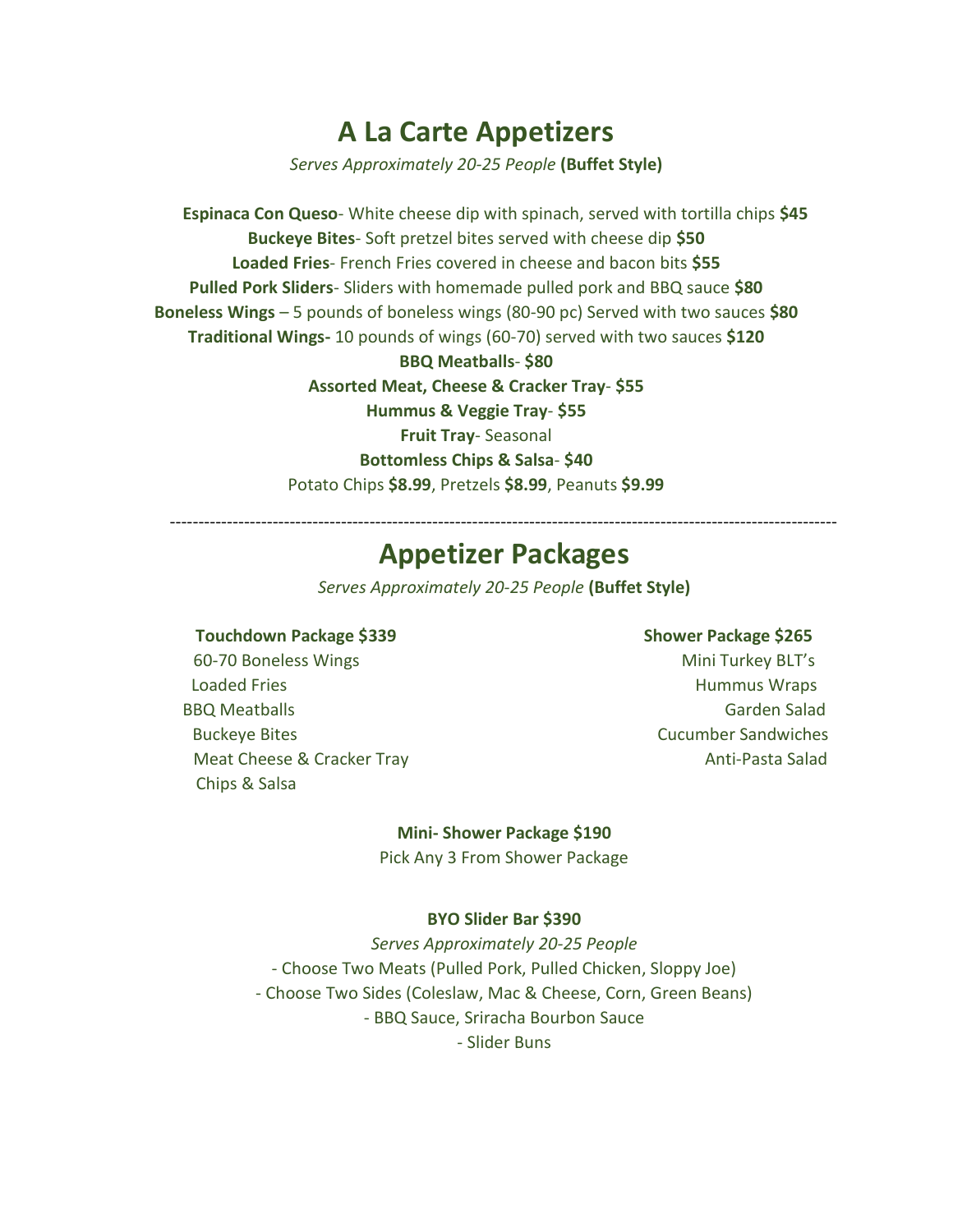### **Dinner Buffets**

*Includes Tea, Coffee Or Fountain Drink* **(Buffet Style)**

| <b>Homestyle Dinner</b>  | <b>Tavern Style B</b> |
|--------------------------|-----------------------|
| \$22.99/person           | \$25.99/pers          |
| Garden Salad             | <b>Garden Salad</b>   |
| <b>Grilled Pork Chop</b> | <b>Broiled Cod</b>    |
| <b>Baked Chicken</b>     | <b>Sirloin Stea</b>   |
| Mashed Potatoes & Gravy  | <b>Rice Pilaf</b>     |
| <b>Green Beans</b>       | Seasonal Vegetab      |

**Homestyle Dinner Tavern Style Buffet \$22.99/person \$25.99/person** Garden Salad **Broiled Cod Sirloin Steak** easonal Vegetables

**Pasta Dinner Buffet \$17.99/person** Garlic Bread Spaghetti & Meatballs Fettucine Alfredo With Grilled Chicken Garden Salad Seasonal Vegetables

### **Plated Dinner**

---------------------------------------------------------------------------------------------------------------------

Includes Tea, Coffee Or Fountain Drink *\*For parties over 20 people, you may change the Sirloin to Prime Rib for \$23.99\** - Two 8 Oz. Pork Chops, Baked Potato, Seasonal Vegetable **\$19.99** - 8 Oz. Sirloin, Baked Potato, Seasonal Vegetable **\$19.99** - Glazed Salmon, Baked Potato, Seasonal Vegetable **\$20.99** - Smothered Chicken, Baked Potato, Seasonal Vegetable **\$17.99** - Spaghetti & Meatballs, Garlic Bread **\$14.99** - T-n-T's Vegetarian Pasta **\$14.99**

---------------------------------------------------------------------------------------------------------------------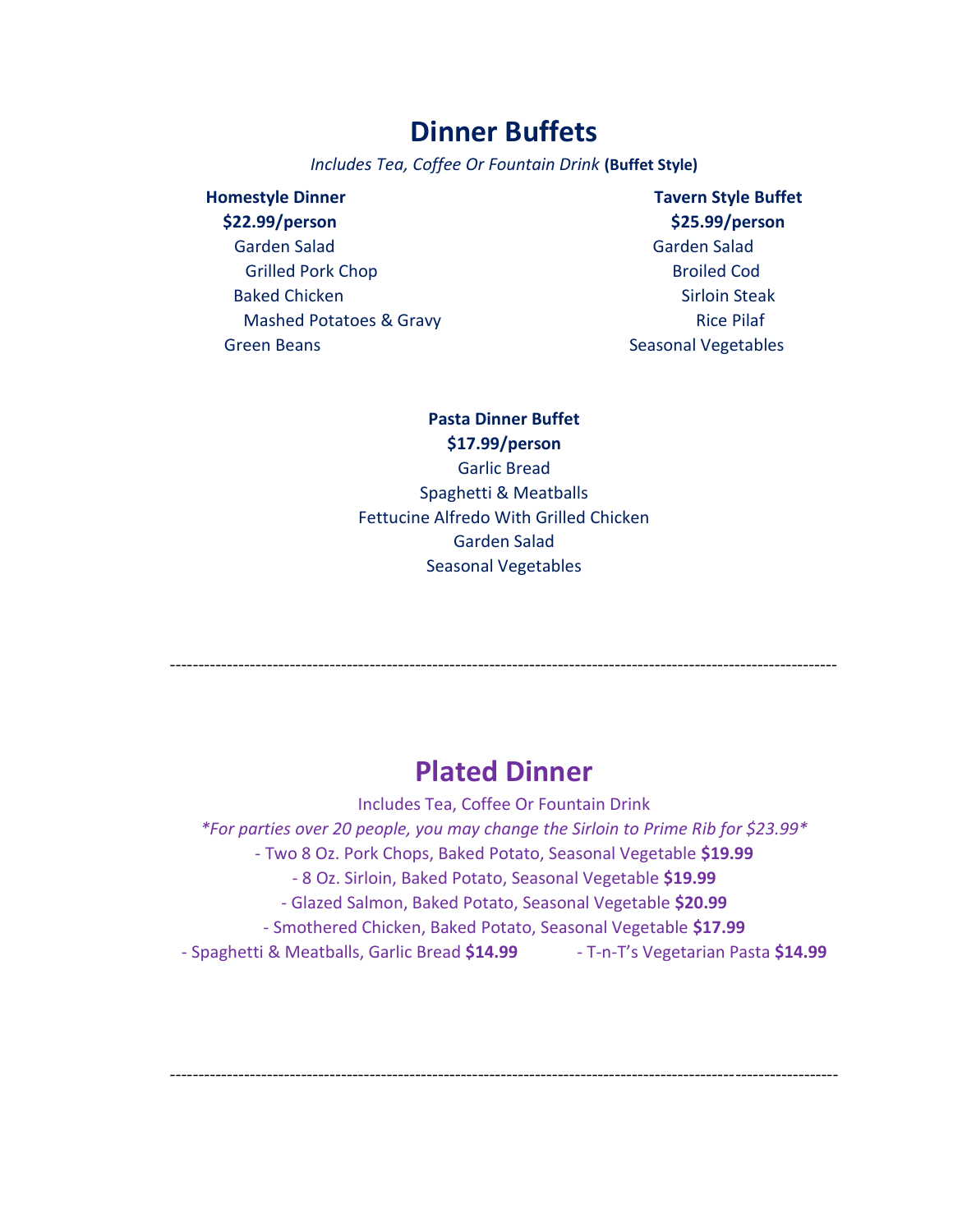### **Lunch Buffets**

*Includes Tea, Coffee Or Fountain Drink* **(Buffet Style)**

| <b>Sandwich Buffet</b>        | <b>All American Buffet</b>    |
|-------------------------------|-------------------------------|
| \$14.99/person                | \$14.99/person                |
| Walther's Sub                 | Garden Salad                  |
| <b>Chicken Salad Sandwich</b> | 1/3 Lb. Burger                |
| Hummus Wrap                   | <b>Grilled Chicken Breast</b> |
| <b>Broasted Potatoes</b>      | Lettuce, Tomato, Onion        |
| <b>Garden Salad</b>           | American, Cheddar, Pepperjack |
|                               | Ketchup, Mustard, Mayo,       |
|                               | <b>Broasted Potatoes</b>      |

# **Plated Lunch** *Includes Tea, Coffee Or Fountain Drink*

- Chicken Tenders with Broasted Potatoes **\$11.99**
- Chicken Fajita Salad **\$12.99**
- Cheeseburger With Lettuce, Tomato & Broasted Potatoes **\$10.99**
- Philly Steak With Broasted Potatoes **\$12.99**
- Hummus Wrap With Broasted Potatoes **\$10.99**

-----------------------------------------------------------------------------------------------------------------------------

## **Breakfast Buffet** *Includes Tea, Coffee Or Fountain Drink*

*Add Juice for \$1/each. Sub turkey bacon for \$1/each* **(Buffet Style)**

| <b>Classic Breakfast Buffet</b>           | <b>Brund</b> |
|-------------------------------------------|--------------|
| \$10.99/person                            | \$12.99      |
| <b>Scrambled Eggs</b>                     | Wester       |
| <b>Western Scramble</b>                   | Waffles      |
| Bacon & Sausage                           | Bacon o      |
| <b>Homefries</b>                          | Mini Tu      |
| Biscuits with butter and assorted jellies | Garder       |
| <b>Fresh Fruit</b>                        | Fresh F      |

**Brunch Buffet \$10.99/person \$12.99/person** Western Scramble **Bacon or Sausage** Mini Turkey BLT's Garden Salad Fresh Fruit

-----------------------------------------------------------------------------------------------------------------------------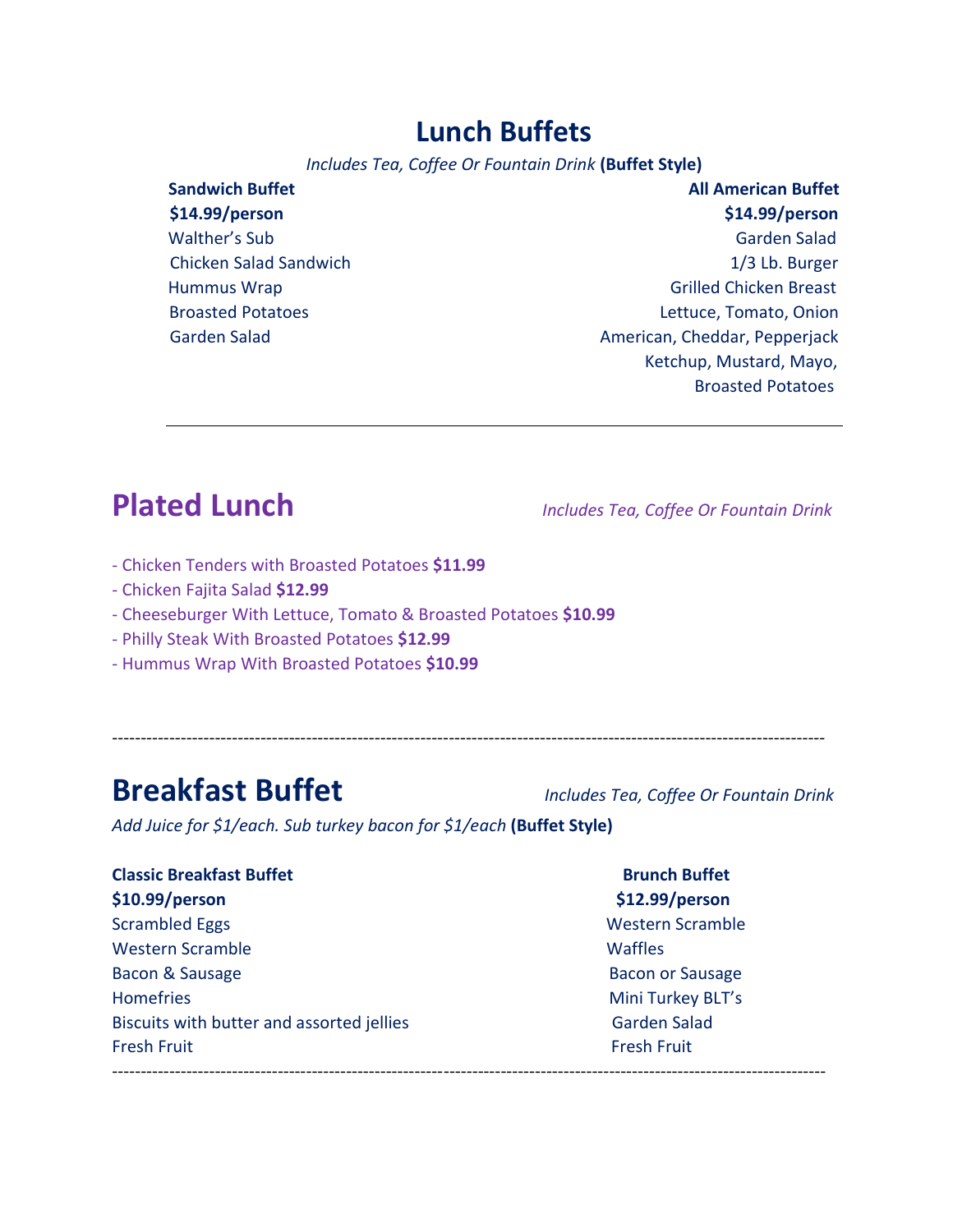# **Bars**

**Mimosa Bar**- 3 Bottles Of Champagne, 2 Juices

- Brut- **\$88**
- La Marca Prosecco **\$118**
- Juices (Orange Juice, Pineapple Juice, Apple Juice, Apple Cider (Seasonal), Mango Juice, White Cranberry Juice, Red Cranberry Juice)

### **Bloody Mary Bar- \$129** – 1 Bottle of Vodka, 2 Mixers

- Vodka (Choose One) Absolut, Absolut Peppar, Tito's
- Mixers Bloody Mary Mix, Tomato Juice
- Add-In's (Horseradish, Tabasco, Worcestershire, Steak Sauce, Salt, Pepper)
- Garnishes (Olives, Celery Sticks, Lemons, Lime, Pepperoncini's)
	- + Upgrade Options- Shrimp, Fried Chicken, Meatballs, Bacon, Salami, Pepperoni, Cheese

**Bar –** Cash Bar, Open Bar, Cocktail Waitress (Priced Per Item) Choose from our wide selection of Beer, Wine & Spirits

### **Carafes For The Table-**

- Iced Tea \$6
- Lemonade \$6
- $-$  Soda  $$6$
- Mimosa \$15
- Margarita \$15
- Sangria \$17
- Bloody Mary \$18

-------------------------------------------------------------------------------------------------------------------------------

## **Party Enhancers**

- (3) 1 Gallon Drink Dispensers (Sweet tea, Unsweetened Iced Tea, Pink Lemonade) \$50
- (1)-1 Gallon Drink Dispenser Refill- \$20
- Linens \$6 Per Table (Black, White, Ivory)
- Cloth Napkins \$0.50 per napkin (See staff for color swatches)
- Champagne Toast \$4 Per Person
- Pitcher of Tea, Lemonade, or Soda \$6
- -24 Cans of Soda- \$20
- Bar In Event Area- \$50
- Lodge Room Includes Bocce Ball & Cornhole (Weather Permitting)